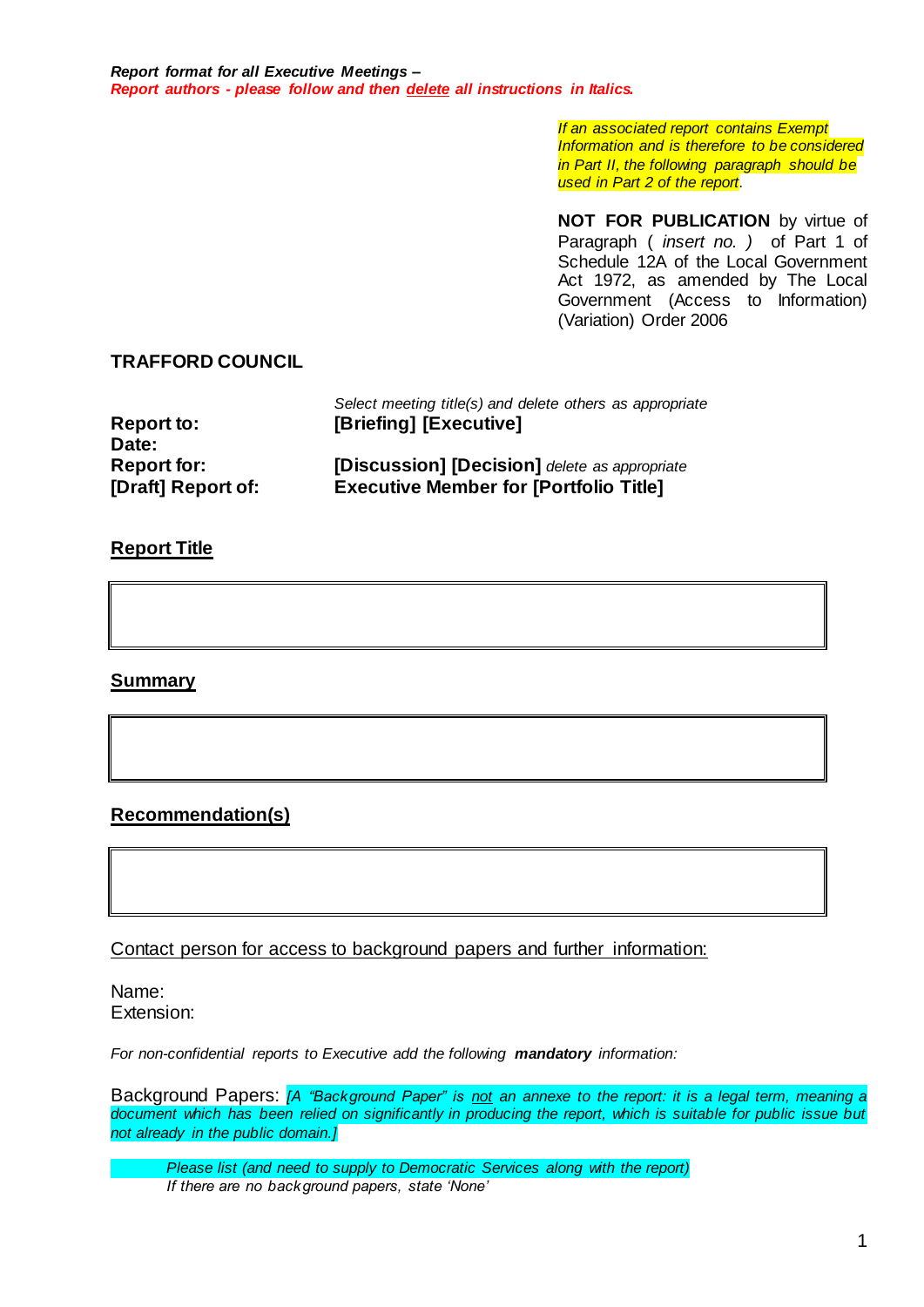*Complete the table to include consideration of the following implications. Please specify what the implications are or if they have been included in the body of the report. If any do not apply, insert 'not applicable' so that it is clear that all implications have been considered.*

*Implications:*

| Relationship to Policy<br>Framework/Corporate Priorities |                                                                    |
|----------------------------------------------------------|--------------------------------------------------------------------|
| Relationship to GM Policy or                             | Does the decision relate to any GM wide policies or strategy       |
| <b>Strategy Framework</b>                                | frameworks?                                                        |
| Financial                                                | Reports will not be accepted without completion of this<br>section |
| Legal Implications:                                      | Reports will not be accepted without completion of this<br>section |
| Equality/Diversity Implications                          | See guidance note                                                  |
| Climate Emergency<br>and                                 | See guidance note                                                  |
| Sustainability                                           |                                                                    |
| Resource Implications e.g. Staffing                      |                                                                    |
| / ICT / Assets                                           |                                                                    |
| <b>Risk Management Implications</b>                      | see guidance note overleaf                                         |
| Health & Wellbeing Implications                          |                                                                    |
| <b>Health and Safety Implications</b>                    |                                                                    |

## **1.0 Background**

*Contents of the report – must include all relevant and explanatory information. Please use numbered paragraphs*

*The following 3 sections must be included at the end of the report if the report is 'For Decision' to the Executive or an Individual Executive Member. It is optional to include them if the report is 'For Discussion' at a Briefing.*

### **Other Options**

*Alternative options must be explicit and explanation should be given as to why they are not recommended. If the only alternative is to do nothing i.e. not make the decision, the consequences of this course of action should be set out.*

## **Consultation**

*Set out consultation already undertaken or proposed to be undertaken in respect of the subject matter.*

### **Reasons for Recommendation**

*The recommendations will be set out on the first page of the report. Set out here the reasons for those recommendations.*

### *Delete the following 2 sections if not applicable.*

**Urgency of Decision** *If the decision needs to be implemented as a matter of urgency, this should be specified, together with valid reasons for urgency. Otherwise the decision will be implemented 5 working days*  after it is published, unless it is called in. The permitted reasons for urgency are set out in the Constitution in *the Overview & Scrutiny Procedure Rules, Section 16(k).*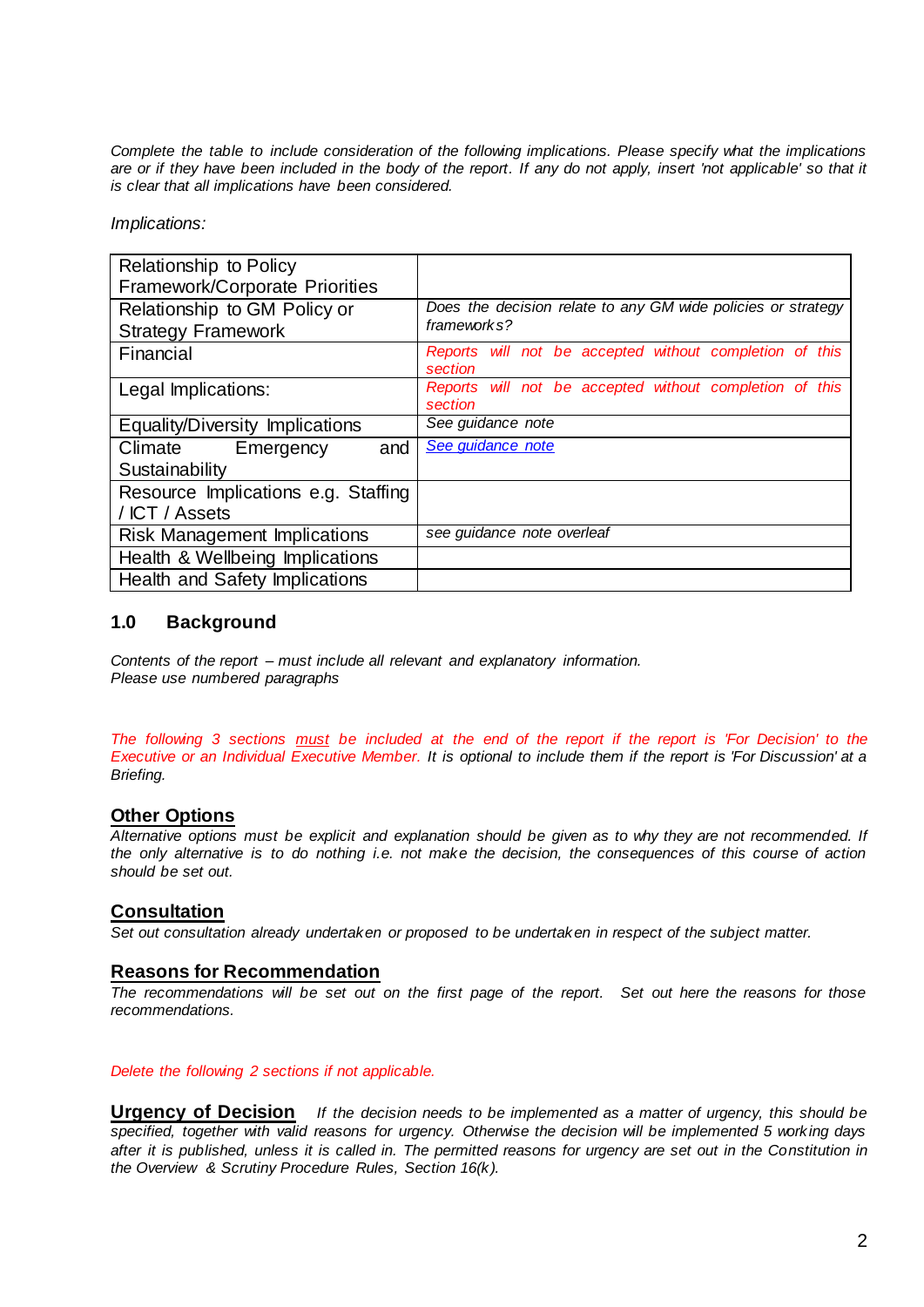This report should be considered as 'urgent business' and the decision exempted from the 'call-in' process for the following reason(s): *(specify reasons)*

**Key Decision** *(as defined in the Constitution)*: Yes / No *(please delete)* **If Key Decision, has 28-day notice been given?** Yes / No *(please delete)*

*If an associated report contains Exempt Information and is therefore to be considered in Part II, the following paragraph should be used. The Following paragraph must be used in Parts 1 and Part 2 of the report.*

## **Exempt Information**

By virtue of Paragraphs *[Insert Paragraph number from list below*] of Part 1 of Schedule 12A of the Local Government Act 1972, as amended by The Local Government (Access to Information) (Variation) Order, the following information has been excluded from Part 1 of this report and included in Part 2 of the report:

### *[Delete as appropriate]*

- 1. Information relating to any individual.<br>2. Information which is likely to reveal th
- 2. Information which is likely to reveal the identity of an individual<br>3. Information relating to the financial or business affairs of any pa
- Information relating to the financial or business affairs of any particular person (including the authority holding that information)
- 4. Information relating to any consultations or negotiations, or contemplated consultations or negotiations, in connection with any labour relations matter arising between the Council and employees of the Council.
- 5. Information in respect of which a claim to legal professional privilege could be maintained in legal proceedings.
- 6. Information which reveals that the authority proposes—
	- (a) to give under any enactment a notice under or by virtue of which requirements are imposed on a person; or
		- (b) to make an order or direction under any enactment
- 7. Information relating to any action taken or to be taken in connection with the prevention, investigation or prosecution of crime.

In all the circumstances of the case, the public interest in maintaining the exemption outweighs the public interest in disclosing the information.

*Reports will not be accepted without completion of the following section - THE EXECUTIVE MEMBER AND DIRECTOR MUST CLEAR ALL REPORTS before they are sent to Democratic Services.* 

**Finance Officer Clearance** *(type in initials)………………* **Legal Officer Clearance** *(type in initials)………………*

**[CORPORATE] DIRECTOR'S SIGNATURE** *(electronic)*…………………………………………………

To confirm that the Financial and Legal Implications have been considered and the Executive Member has cleared the report.

*[Please note, follow and delete guidance on following pages.]*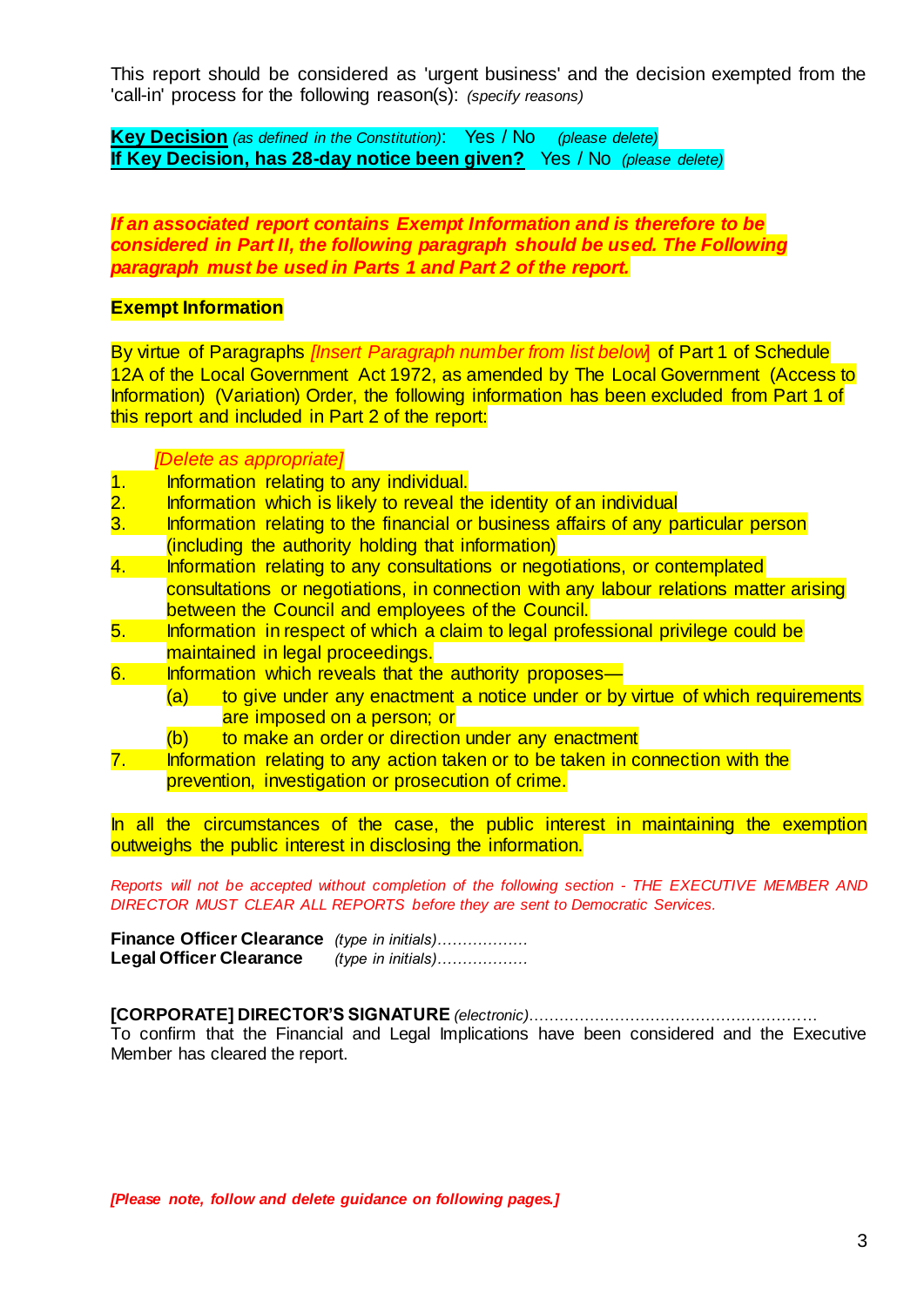#### *Introduction*

*Trafford Council is committed to achieving equality in both service delivery and employment. The Council has made a commitment to work through the three levels of the Equality Framework for Local Government, demonstrating cumulative good practice to achieve equality of outcomes in relation to the six equality 'strands':* 

#### *Age, Disability, Gender, Gender Identity, Race, Religion and Belief, Sexual Orientation*

*A key requirement of the Equality Framework at Level 1, (a Developing Council), is the implementation of Equality Impact Assessments. This will help the Council to meet the requirements of various pieces of equality legislation. The Council must ensure that all sections of the community receive services appropriate to their needs, and that no-one is adversely affected in the way we deliver services. An impact assessment will help to determine whether a service or policy is failing to meet the needs of specific groups or has discriminatory outcomes.* 

#### *What is an Equality Impact Assessment (EIA)?*

*An Equality Impact Assessment is a thorough and systematic assessment of how functions, policies and*  procedures, strategies etc; impact on people covered by the different equality strands. The primary function of *the equality impact assessment should be to determine whether the impact of any developments is or is likely to be negative or adverse and the extent of this impact, so that it can be addressed.* 

*If, as a result of the assessment, it is decided that the policy/procedure/decision has an adverse impact, the authority must consider alternative ways of acting to reduce or eliminate the impact and better achieve the promotion of equality of opportunity. The processes involved in conducting an equality impact assessment should not be an end in themselves. The aim of the assessment is the promotion of equality of opportunity. It is the outcomes of the equality impact assessment that are of primary concern.* 

*There are two levels of EIA: initial and full. You need to decide what level of impact assessment is needed. The essential difference between the 2 kinds of assessment will be in the level of detail and consultation undertaken. An initial/screening assessment is mainly a desktop research exercise, while a full assessment*  will involve public consultation and involvement. The degree of assessment will depend on the relevance of *the policy or strategy to equality and the general impact it will have on people's lives. Therefore, for larger, more significant changes to service delivery where it is known early on that there will be a large number of stakeholders affected by the changes, the lead officer will bypass the initial stage and go straight to a full EIA.*

#### *When do I undertake an EIA?*

*An impact assessment should begin as soon as a relevant new policy, function or procedure is considered, when policies/ procedures etc are reviewed or in line with the corporate schedule of impact assessments. It should be an integral part of policy and service development, so that equality considerations become a natural part of everything we do. EIAs should be an integral part of Service Improvement Projects, Transformation Projects and preparation of major strategies, for example, the Sustainable Community Strategy and the People Strategy.*

#### *Implications for Decision Making*

*When a decision maker eg the Committee or a senior officer is making a formal decision on any matter they must be made aware of the implications of their decision in relation to the Council's obligations in relation to equality. Therefore, all reports should state that an EIA has been carried out and summarise the main implications of the EIA. It may be appropriate in certain cases to append a copy of the EIA or a summary of it to the report or to set out in the report how the implications of the EIA will be met or managed.* 

*Training is available on: [www.learningpool.com/trafford](http://www.learningpool.com/trafford)*

*Further guidance is available on: http://intranet/yourtrafford/EqualityDiversity/EqualityImpactAssessments.asp For further advice and support, please contact: Adele Coyne, x 4605*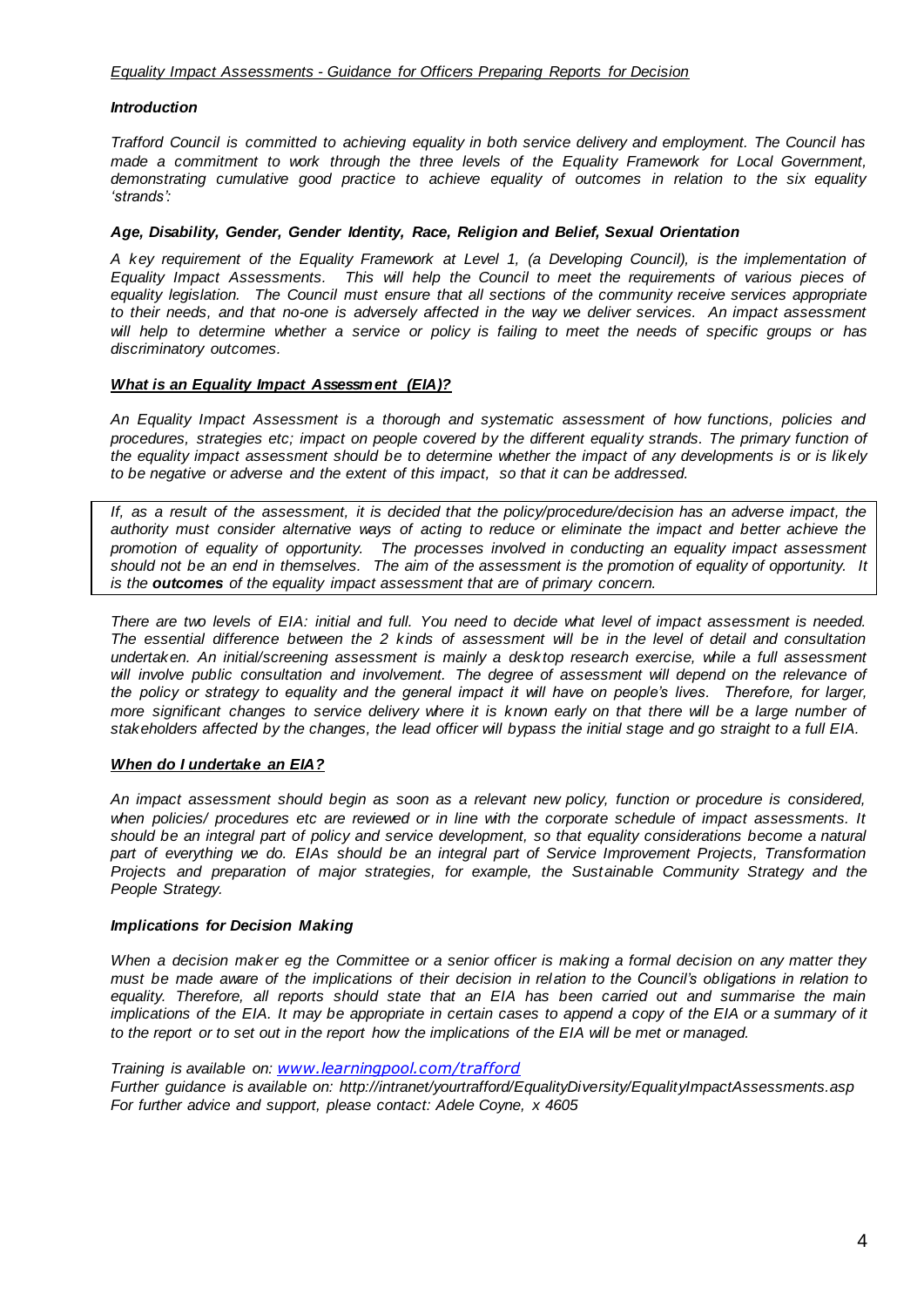## Sustainability Issues - Guidance for Officers Preparing Reports for Decision

<span id="page-4-0"></span>*There are a number of areas around sustainability and climate change which must be taken into consideration in Decisions, and in the preparation of reports recommending these decisions.*

#### *Energy Use in the Council's Own Estate*

*The potential effects of a decision on energy use in the council's own estate, including schools, must be considered. The council must annually report carbon emissions from council activities via National Indicator NI185, and any decision which would increase energy use in either council buildings or the fleet must be raised and discussed with the council's Sustainability Manager before it is taken.*

*Energy use in the council's estate is also a key aspect of the 'Use of Resources' Key Line of Enquiry under the Comprehensive Area Assessment, an area where the council needs to improve.*

#### *Carbon Emissions in Trafford Borough*

*Trafford has a target of a 9.4% reduction in per capita carbon emissions by 2011 under our Local Area Agreement. Emissions are measures across three sectors: domestic homes, business and industry and road transport, and are reported via National Indicator NI186.*

*Any decision likely to have an impact on carbon emissions in any of these three sectors should be raised and discussed with the council's Sustainability Manager before it is taken.*

#### *Adapting to the Effects of a Changing Climate*

*Changes in local weather patterns resulting from global climate change will increasingly impact on council services and life in Trafford. As a result, steps need to be taken to adapt council services to take these new weather patterns such as storms, flooding and heatwaves into consideration.*

*Any decision which may give rise to a risk from the effects of a changing climate needs to be brought to the attention of the council's Sustainability Manager. The council has a Climate Change Adaptation Strategy (reported under National Indicator NI188) to deal with these issues, and it may need to be updated in the light of new decisions.*

### *Biodiversity*

*The council has a duty to protect biodiversity in Trafford (reported under National Indicator NI197), and any decision which may have an impact on biodiversity in the borough should be brought to the attention of the Sustainability Manager before it is taken.*